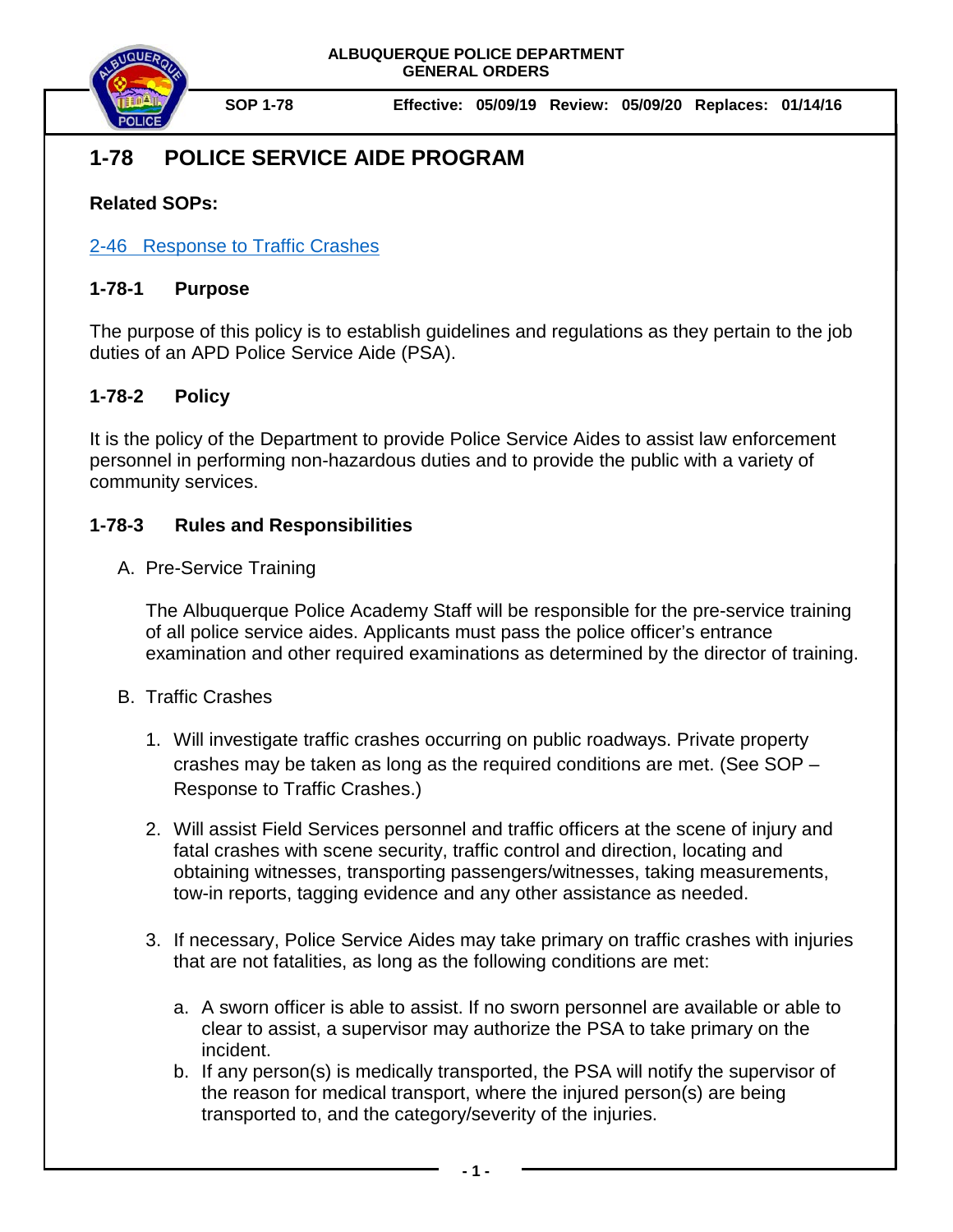

- c. If no injuries are sustained from the crash and those involved sign a medical waiver, the PSA will notify the supervisor and request to change the CAD to a traffic accident with no injuries.
- d. If a traffic crash has the possibility of containing criminal elements/contributing factors, the PSA will request for a sworn officer to assist and potentially turn over the investigation.
- 4. Hit and Run Crashes
	- a. When responding to a hit and run crash, Police Service Aides must take the proper investigative measures to ensure that all known offender information is deemed viable. In the event the provided vehicle information matches the registered vehicle description an officer will be dispatched to assist with follow up investigation pursuant to SOP - Response to Traffic Crashes.
- 5. Will take reports and process scenes as described in this section.
- C. Traffic and Roadway Services
	- 1. Will reasonably attempt to provide assistance to motorists in need of mechanical assistance, i.e., provide jumper cables, change flat tires, etc. Will not attempt to push-start vehicles.
	- 2. Will summon the on-call wrecker at the request of a motorist, after explaining that the motorist is responsible for all towing charges.
	- 3. Unless necessary to retrieve a child or an animal locked in a vehicle, will not attempt to unlock vehicles using "slim jims" or other unlocking devices. May summon a locksmith at the motorist's request or may call a third party when extra keys are available.
	- 4. When requested by a stranded motorist, may transport the motorist to the nearest service station for fuel provided that the motorist's vehicle is not obstructing traffic or causing a traffic hazard.
	- 5. Will provide traffic direction at crash scenes, fire scenes, traffic hazards, intersections where lights are malfunctioning and roadway closures.
	- 6. Will be used to transport victims, witnesses and children to any of the police facilities, receiving homes, shelters, and residences as requested.
	- 7. Will assist officers with the towing of vehicles at traffic stops and so forth. Will conduct a thorough inventory of the vehicle and advise the primary officer if any of the following is located:
		- a. Weapons
		- b. Stolen property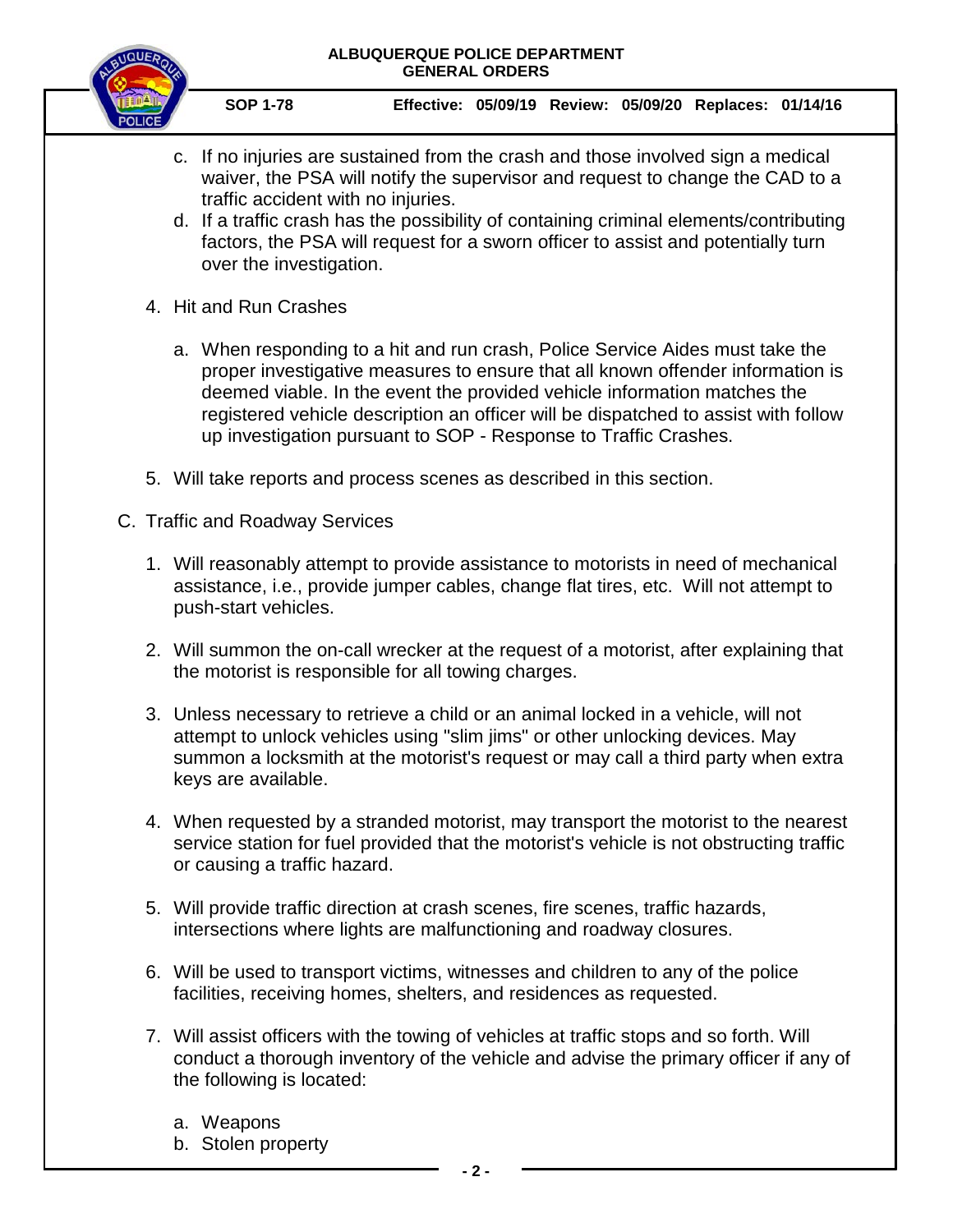

- c. Drugs and/or paraphernalia
- d. Open containers of alcohol
- D. Abandoned Vehicles on Public/City Property
	- 1. Before placing an Abandoned Vehicle Sticker on the vehicle, PSAs will determine if the vehicle is abandoned by determining if:
		- a. The vehicle is parked on or along any street, alley or public way and does not display a current license plate, or;
		- b. The vehicle is left unattended on or along any street, alley or public way in the same place for 72 hours.
	- 2. Will make a stolen vehicle inquiry and attempt to contact the owner.
	- 3. Will determine if the vehicle is violating parking restrictions and issue appropriate citation(s).
	- 4. If the owner cannot be contacted or refuses to move the vehicle, will fill out an Abandoned Vehicle Notification Form (PD 3060) and place an Abandoned Vehicle Sticker on the vehicle.
		- a. Abandoned Vehicle Notification forms will be forwarded to Records and then mailed to the registered owner.
		- b. When practical, the PSA who prepared the abandoned vehicle sticker will be the same PSA who tows the vehicle.
		- c. After seven days from the issuance of the Abandoned Vehicle Sticker, the vehicle may be towed. Before towing a vehicle, PSA will obtain permission from a field supervisor.
		- d. Upon towing an abandoned vehicle, the PSA will complete a Tow-In Report. Towed Vehicle Notification Form (PD. 306l) and an Offense/Incident Report and will issue the appropriate citation(s).
		- e. If notice is received from the City Hearing Officer that the owner contests the action, then the vehicle will not be towed until the decision of the Hearing **Officer**
	- 5. If a vehicle is abandoned on a public roadway and causing a traffic hazard, the PSA will ensure the vehicle is removed from the roadway after receiving authorization from the field supervisor. The PSA will stand by for a reasonable period to see if the owner returns. If the owner returns, the PSA will assist the motorist with removing the vehicle from the roadway.
	- 6. If an owner does not return after a reasonable period, the PSA will issue the appropriate citation(s). After receiving authorization from a field supervisor, the vehicle will be towed.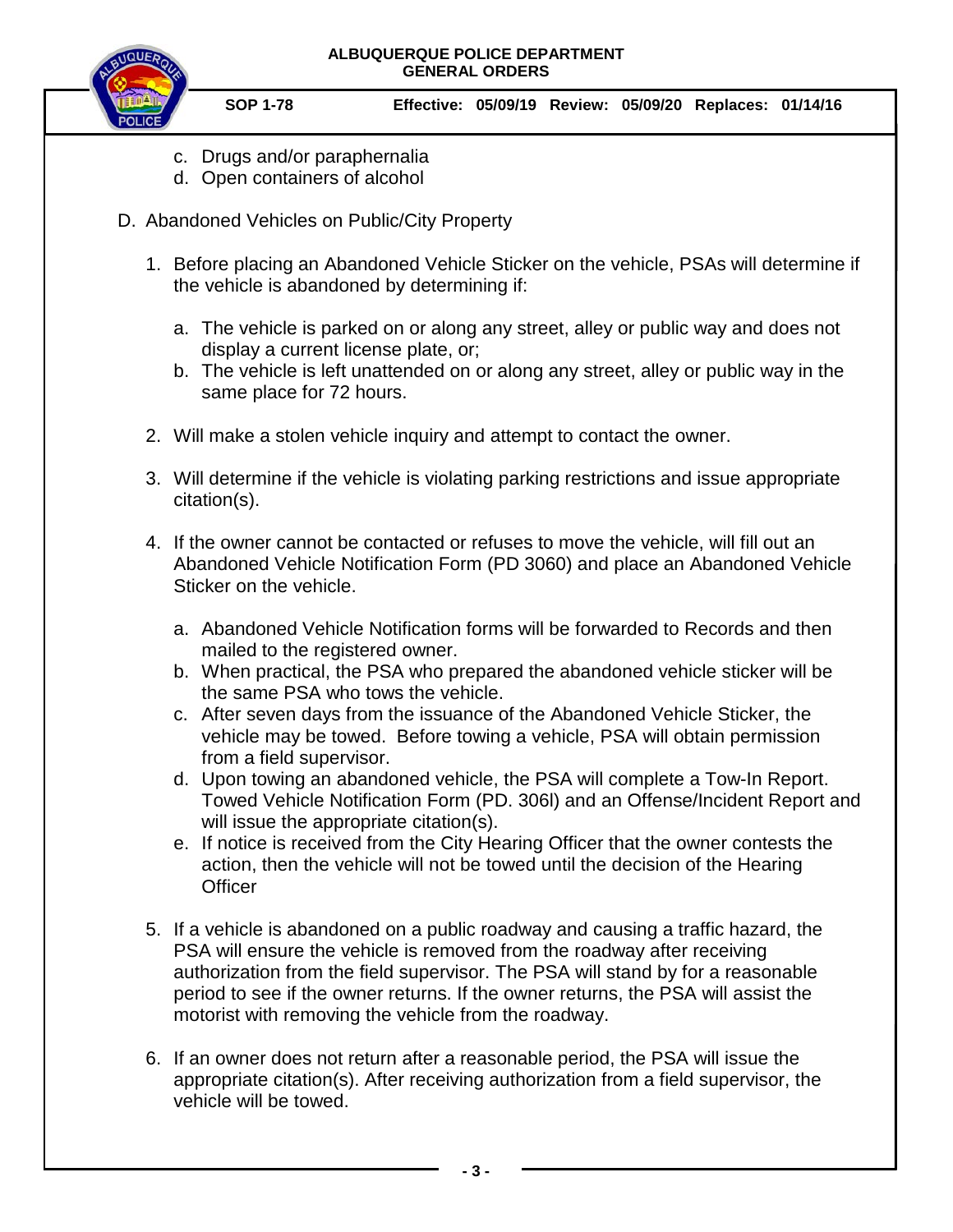

**SOP 1-78 Effective: 05/09/19 Review: 05/09/20 Replaces: 01/14/16**

- 7. PSAs will not tow vehicles abandoned on private property but are encouraged to make a referral to City Zoning.
- E. Parking Enforcement

PSA will be responsible for enforcing parking violations on public and private property. On private property, PSA can only issue citations for handicap parking and fire lane violations.

- F. Found Items
	- 1. PSA will be responsible for picking up found items and initiating an Offense/Incident Report. A reasonable effort should be made to contact the rightful owner of the recovered property. If an owner is not located, the PSA will tag the property into evidence before the end of his/her shift.
	- 2. An Offense/Incident Report will be initiated regardless of whether or not the property was returned to the owner(s).
- G. Adult Missing Persons Investigations
	- 1. The Missing Person Unit is responsible for the investigation of cases involving individuals who are defined as adults by State Statute.
	- 2. A PSA may take an adult missing person report if it appears the person is missing by his/her volition, foul play is not suspected, and a field supervisor has been notified of the facts regarding the event before the initiation of the report.
	- 3. The report will be forwarded to the Missing Person's Unit for follow-up investigation.
- H. Vandalism/ Larceny Reports
	- 1. May take initial Vandalism and Larceny reports present.
	- 2. Must decipher if the incident is a felony or misdemeanor.
		- a. If the incident is determined to be a misdemeanor the service aide will take the report and gather any potential leads or offender information and forward it to their direct supervisor to distribute to a sworn field officer for follow up investigation.
		- b. If the incident is determined to be a felony, the Police Service Aide will take the initial report, collect any viable offender information or leads and forward it to their area command's impact team for follow up investigation.
- I. Response to Burglary/Stolen Vehicle/Vandalism/Larceny/Hit & Run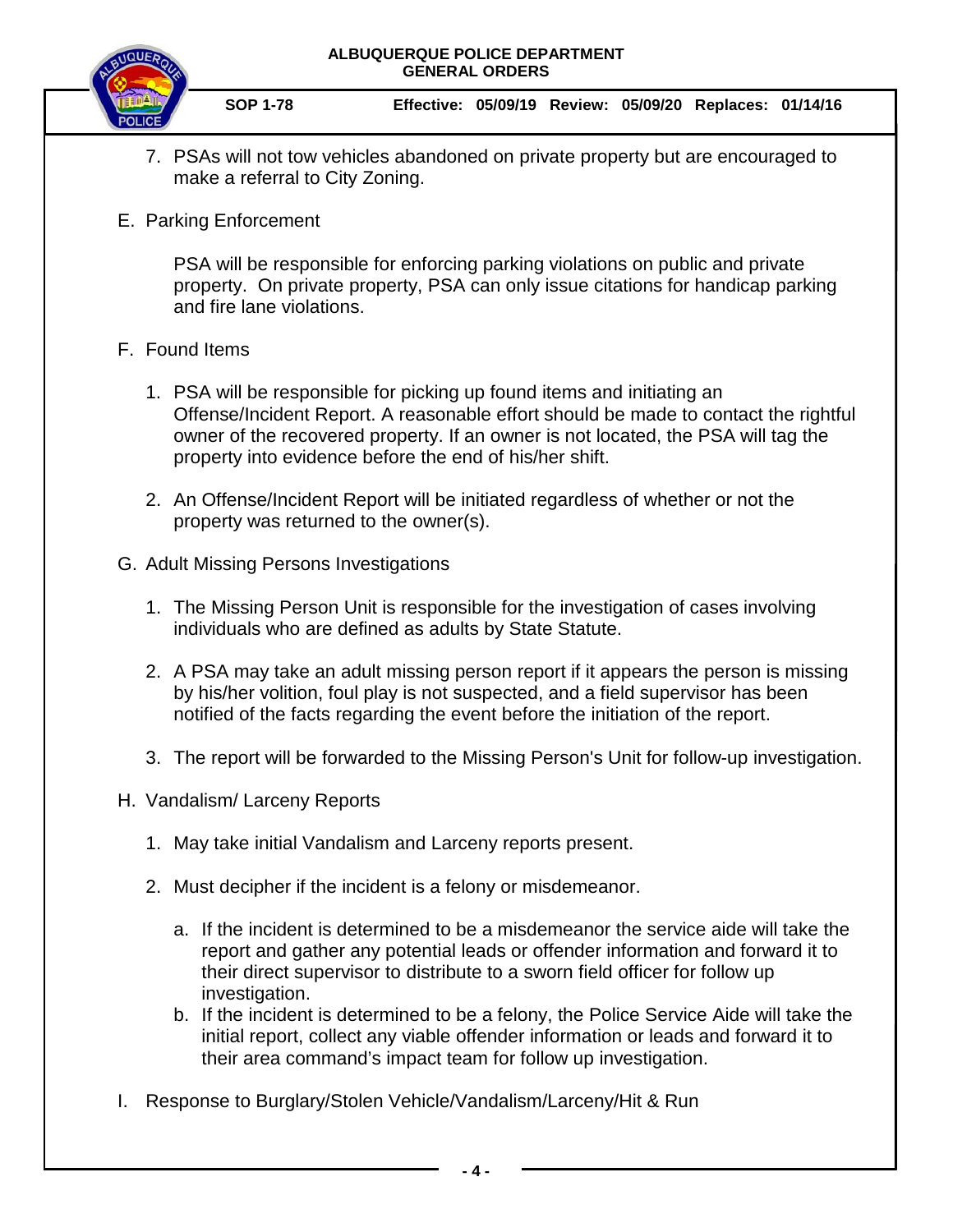

- 1. May be dispatched as a primary unit to any burglary/stolen vehicle call (auto, residential or commercial), vandalism/larceny, or hit & run where there is no indication of an offender on the scene or in the area.
- 2. Under no circumstances will a PSA be dispatched to a burglary that just occurred.
- 3. Supervisors and dispatchers will review calls to ensure the safety of PSAs.
- 4. If requested by the PSA, an officer shall be dispatched to assist.
- 5. If a PSA should find a suspicious situation, he/she shall move a safe distance from the area, notify ECC, and request an officer.
- 6. PSAs shall process all burglary/stolen vehicle scenes and collect evidence using standard evidence collection procedures.
- J. Welfare Checks
	- 1. May conduct periodic watches on houses and businesses.
	- 2. May conduct welfare checks on elderly and person(s) who are confined to a residence or who are too sick to care for themselves.
	- 3. If a PSA should find a suspicious situation, he/she will move a safe distance from the area, notify Radio and request an officer.
	- 4. Will conduct Beat Checks as a supplement to Beat Officers' checks to locate and red tag abandoned vehicles and enforce parking violations.
- K. Calls Not Handled by PSA
	- 1. PSA will not respond to the following types of call unless directed to do so after the scene has been secured by a field supervisor or officer:
		- a. Audible or silent alarms
		- b. Officer in need of assistance
		- c. Police vehicle pursuits
		- d. Any crime in progress where an offender may be present
		- e. Suspicious/unattended deaths
		- f. Officer involved foot pursuits
		- g. Welfare checks on emotionally disturbed persons
		- h. Shall not engage in self-initiated traffic stops or follow traffic violators.
		- i. Shall not be used to stand by with or guard suspects or offenders.
		- j. Shall not actively pursue investigative leads that potentially lead to physical contact with an offender/suspect.
- L. Administrative